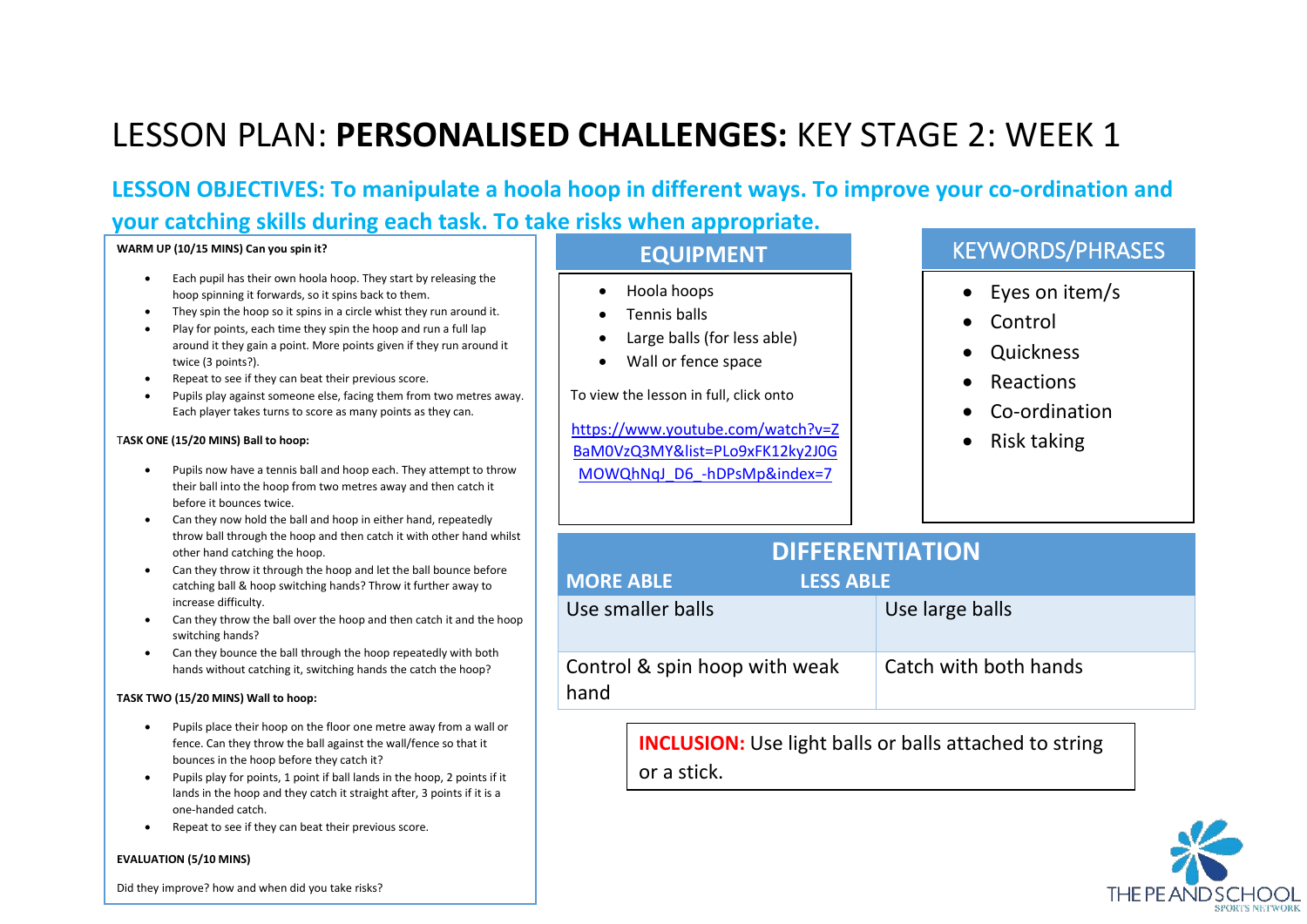**LESSON OBJECTIVES: To perform different balances and jumps with control. To copy partners actions. To create different ways of throwing and catching the ball. To compete against others.** 

|  | WARM UP (10/15 MINS) Shapes: |  |
|--|------------------------------|--|
|--|------------------------------|--|

- Pupils stand in their own spaces next to a tennis ball that is on top of a cone and attempt to hold each of the following shapes for at least five seconds.
- Straight shape standing on tip toes.
- Star shape standing on one foot. Now try it on the other foot.
- Can you balance standing with one foot attached to the other knee?
- Seating tuck shape with at least one foot and both hands off the floor.
- Move the tennis ball between and around your legs while in a seated tuck shape.
- Front support position with one foot off the floor. Try a back-support position with only one foot touching the ground.

#### **TASK ONE UP (10/15 MINS) Bounce and copy;**

•

- Pupils start by jumping over their cone sideways.
- Now they jump over their cone forwards and backwards.
- Can they jump and spin landing facing the opposite way?
- Can they hop over the cone?
- Can they create their own jumps over their cone?
- Pupils face a partner and play copycats. Each pupil takes tuns to perform a jump over their cone that their partner must try and repeat/copy.
- Play for points, each time you successfully copy your partner you get 1 point, if you fail to copy your partner then they get the point.
- Switch partners and play the same game against someone else.

#### **TASK TWO (15/20 MINS) Escape:**

- Pupils now create as many ways they can to throw and catch their tennis ball, choosing ways to make catch the ball harder.
- Can they touch a body part after throwing the ball before they catch it?
- Can they touch the floor before they catch the ball? Can they touch the floor more than once?
- Can they complete a spin before they catch the ball? Can they spin & then clap their hands before they catch the ball?
- Can they do any of the above with a one-handed catch only? Can they catch the ball with their weaker hand?
- Pupils once again find a partner and now take turns to try and copy their partners throw & catch technique. If they manage to copy their partner, they get a point, if they do not their partner receives the point instead.
- Switch partners and play the same game against someone else.

#### **EVALUATION (5/10 MINS)**

| <b>EQUIPMENT</b>                                                                                                          | <b>KEYWORDS/PHRASES</b>                                                                                                             |  |  |
|---------------------------------------------------------------------------------------------------------------------------|-------------------------------------------------------------------------------------------------------------------------------------|--|--|
| <b>Tennis balls</b><br>Cones<br>To view the lesson in full, click onto<br>https://www.youtube.com/watch?<br>v=qd0yMNMYVP8 | <b>Balance</b><br><b>Stillness</b><br>Control<br>Concentration<br>Co-ordination<br>Footwork<br>Eye contact with ball<br>Hands ready |  |  |
| <b>DIFFERENTIATION</b><br><b>MORE ABLE</b><br><b>LESS ABLE</b>                                                            |                                                                                                                                     |  |  |
| Jump over higher cones                                                                                                    | Use larger balls                                                                                                                    |  |  |
| Use one hand, weaker hand<br>catches                                                                                      | Jump over lines instead of cones                                                                                                    |  |  |
| Start with a 5-point reduction<br>during task 2                                                                           | Start with a 5-point head start<br>during task 2                                                                                    |  |  |

**INCLUSION:** Use light balls or balls attached to string or a stick.

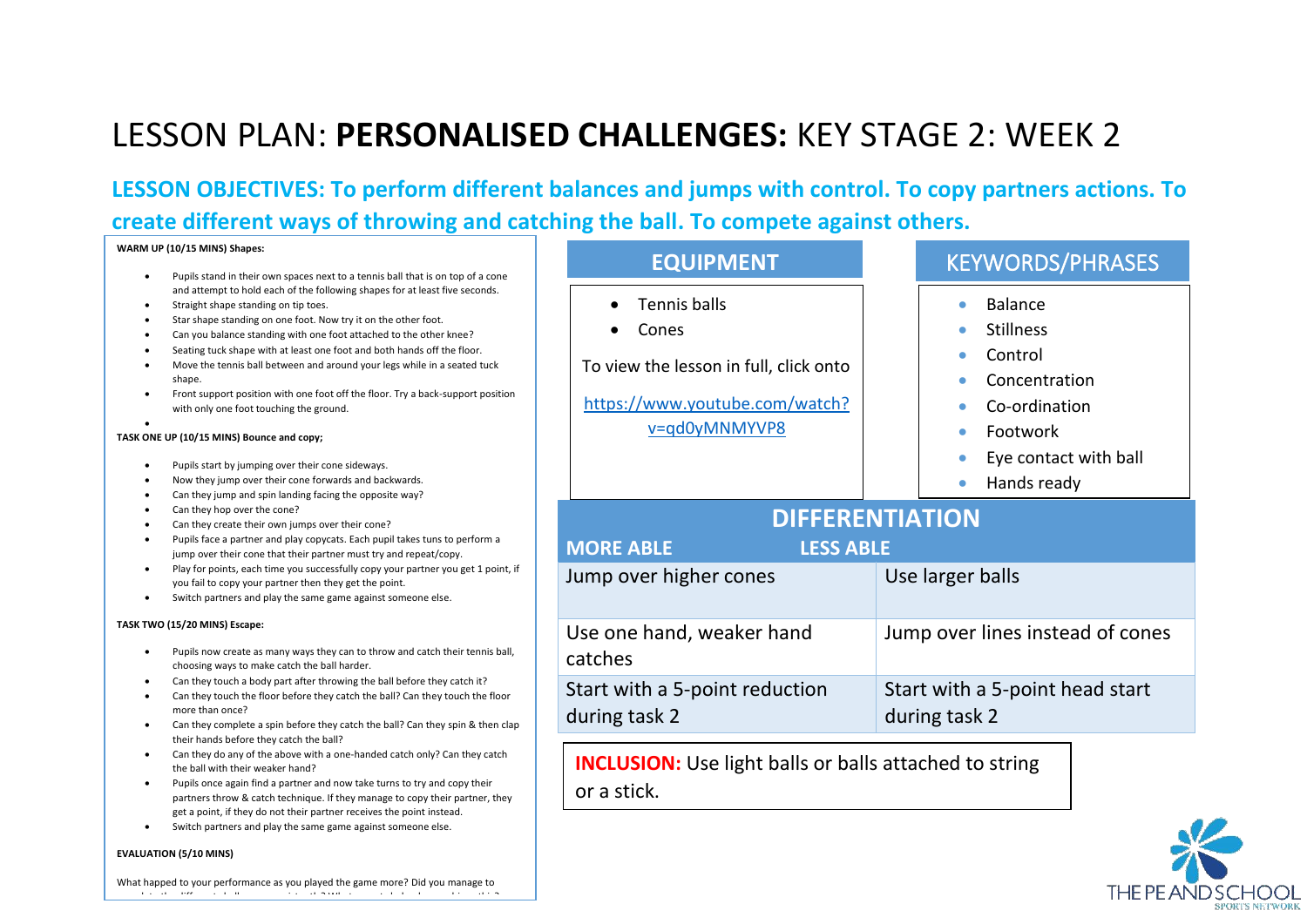**LESSON OBJECTIVES: To jump in and over targets and obstacles with control. To improve on your jumping distance. To complete at least two different jumps together.** 

#### **WARM UP (10/15 MINS) Hoop bounce:**

- Each pupil has their own hoop. They start by bouncing in and out of the hoop keeping both feet together.
- Can they now jump over the hoop from side to side? Can they do it jumping forwards and backwards?
- Can they jump over the hoop with only one foot?
- Can they complete a half tun jump while remaining inside the hoop?

#### **TASK ONE (15/20 MINS) Travel hoop:**

- Each pupil now throws their hoop into a space and attempts to land inside it.
- Can they land in the hoop with only one foot?
- Each pupil now stands inside their hoop at one end of the playground.
- They throw the hoop forward and jump into it and continue to do this until they reach the other side. Pupils cannot move outside of the hoop.
- Pupils repeat the task to see if they can do it in less jumps.

### **TASK TWO (15/20 MINS) Jump for distance:**

- Pupils work in pairs, each pupil has their own cone plus a start cone for each pair that is on the floor.
- Start with them jumping 2 feet to 2 feet (one jumps whilst the other observes).
- Jumping for distance jump as far forward as they can from the start cone. Partner (or they) mark the landing using their cone and placing it at the back of the foot that is closest to the start line. Their individual cone is only moved if they improve on their own jumping distance.
- Pupils now try and put two different jumps together (the hop and the step). Again, mark the distance.
- Can they now put three jumps together (the hop, step and jump)?

### **EVALUATION (5/10 MINS)**

• How did you manage to improve your jumping distance? How did you manage to keep your balance and control?

| <b>EQUIPMENT</b>                                                                                                                                        | <b>KEYWORDS/PHRASES</b>                                                                                                                           |  |
|---------------------------------------------------------------------------------------------------------------------------------------------------------|---------------------------------------------------------------------------------------------------------------------------------------------------|--|
| Cones<br>Hoops<br>To view the lesson in full, click onto<br>https://www.youtube.com/watch?v=<br>BWdfYZGMU8Y&list=PLo9xFK12ky2J0<br>GMOWQhNqJ D6 -hDPsMp | Head straight<br>$\bullet$<br>Swing arms from back to<br>front<br><b>Bend knees</b><br>Jump forward<br>$\bullet$<br>Gain height<br><b>Balance</b> |  |
|                                                                                                                                                         |                                                                                                                                                   |  |
| <b>DIFFERENTIATION</b>                                                                                                                                  |                                                                                                                                                   |  |
| <b>MORE ABLE</b><br><b>LESS ABLE</b>                                                                                                                    |                                                                                                                                                   |  |
| Throw hoops further away                                                                                                                                | Throw hoop closer to you                                                                                                                          |  |
| Land on weaker foot                                                                                                                                     | Land on both feet                                                                                                                                 |  |
| Complete hop, step and jump                                                                                                                             | Complete two jumps                                                                                                                                |  |

**INCLUSION:** Jump into close targets, work on balance

first

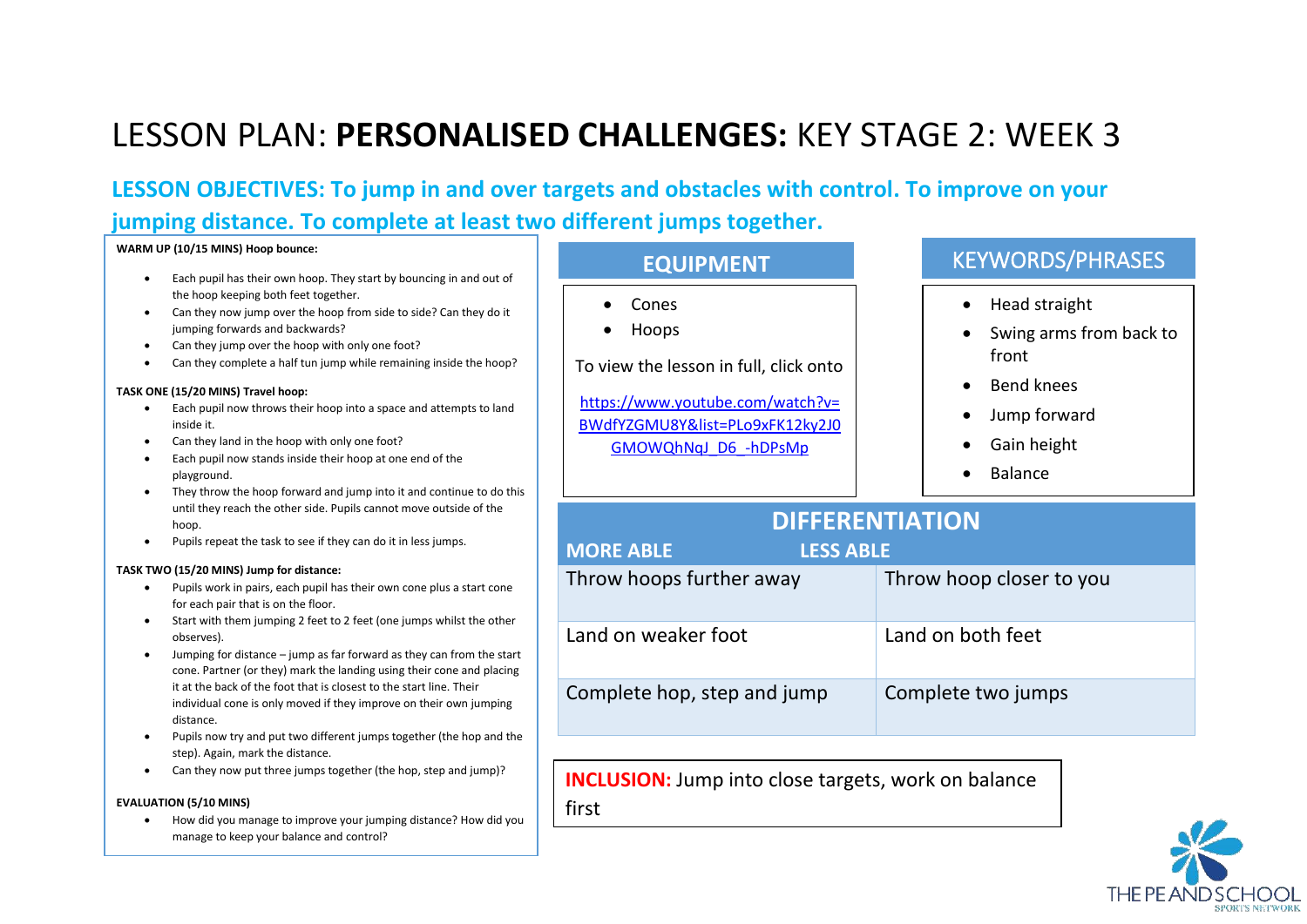**LESSON OBJECTIVES: To create and copy actions. To react to visual cues while changing direction. To copy and compete against others.**

| WARM UP (10/15 MINS) Take turns:                                                                                                                                                                                                                                                                                                                                                                                                                                                                                                                                                                                                                                                                                                                                                                                                                                                                                                                                            | <b>EQUIPMENT</b>                                                                                                                                                        | <b>KEYWORDS/PHRASES</b>                                                                                                                                                            |
|-----------------------------------------------------------------------------------------------------------------------------------------------------------------------------------------------------------------------------------------------------------------------------------------------------------------------------------------------------------------------------------------------------------------------------------------------------------------------------------------------------------------------------------------------------------------------------------------------------------------------------------------------------------------------------------------------------------------------------------------------------------------------------------------------------------------------------------------------------------------------------------------------------------------------------------------------------------------------------|-------------------------------------------------------------------------------------------------------------------------------------------------------------------------|------------------------------------------------------------------------------------------------------------------------------------------------------------------------------------|
| Working in pairs, pupils take turns to copy their partners actions that<br>they perform on the spot.<br>Can you mirror your partner moving at the same time as they do?<br>As above but the pupils take turns to mirror their partner who moves<br>from side to side.<br>Can you keep up with your partner as they change direction?<br>TASK ONE (15/20 MINS) Colours:<br>Each pair has at least 3-4 different coloured cones spread across the<br>floor between them and their partner.<br>Each pupil again takes turns to be the leader or follower and move<br>side to side in a front support position.<br>The leader moves sides touching the cones for their partner to copy<br>and attempt to move in line with their partner and touch each cone<br>roughly at the same time as their leader. Regularly swap roles.<br>Using the cones from the previous task each pupil now also has an<br>additional cone five steps behind them with a tennis ball on top of it. | Tennis balls<br>Cones<br>To view the lesson in full, click onto<br>https://www.youtube.com/watch?v=X<br>dr9aGgyy18&list=PLo9xFK12ky2J0GM<br>OWQhNqJ D6 -hDPsMp&index=11 | Head Up<br>$\bullet$<br>Copy<br>Control<br>React<br>$\bullet$<br>Change direction<br>$\bullet$<br>Creative<br>$\bullet$<br>Hands ready<br>$\bullet$<br>Ready position<br>$\bullet$ |
|                                                                                                                                                                                                                                                                                                                                                                                                                                                                                                                                                                                                                                                                                                                                                                                                                                                                                                                                                                             | <b>DIFFERENTIATION</b><br><b>MORE ABLE</b><br><b>LESS ABLE</b>                                                                                                          |                                                                                                                                                                                    |
| The leader and follower now move sideways on their feet touching<br>random cones until the leader turns around to run around the cone<br>behind them and get back and stand in the ready position before                                                                                                                                                                                                                                                                                                                                                                                                                                                                                                                                                                                                                                                                                                                                                                    | Compete against others of a<br>similar level of ability                                                                                                                 | Compete against others of a<br>similar level of ability                                                                                                                            |
| their follower does.<br>Get them to change partners and play against someone else.<br>TASK TWO (15/20 MINS) Copy me:                                                                                                                                                                                                                                                                                                                                                                                                                                                                                                                                                                                                                                                                                                                                                                                                                                                        | Use four cones during task one                                                                                                                                          | Use only two/three cones during<br>task one                                                                                                                                        |
| Using a tennis each, pupils take turns to try and copy their partners<br>throwing and catching action.                                                                                                                                                                                                                                                                                                                                                                                                                                                                                                                                                                                                                                                                                                                                                                                                                                                                      | Use two tennis balls during task<br>two                                                                                                                                 | Use large balls during task two                                                                                                                                                    |

1 point, if you fail to copy your partner then they get the point. • Get them to change partners and play against someone else.

What helped you to keep up with your partners movements? What aspects &

**EVALUATION (5/10 MINS)** 

tasks did you find the most difficult to imitate?

**INCLUSION:** Use slower, more simple movements to copy (work with TA)

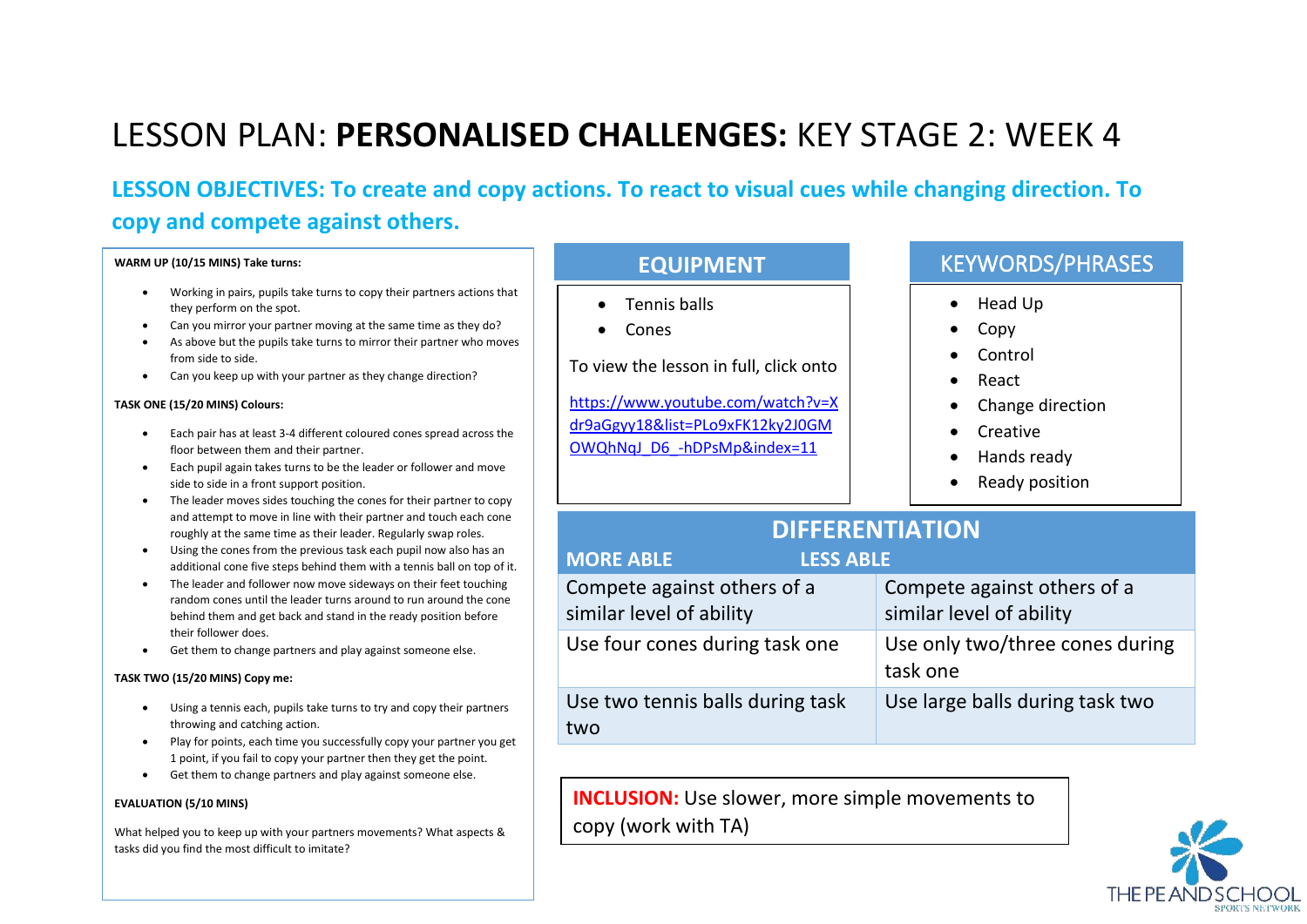**LESSON OBJECTIVES: To be competent at controlling the ball using your feet. To keep the ball close to your feet from a short distance. To compete successfully against others.** 

#### **WARM UP (10/15 MINS) Through the gates:**

- Place several cones around the space in shapes of three four cones leaving gaps in these clusters for people to travel through.
- Each pupil starts by jogging to then side stepping through each cluster trying not to touch the cones.
- Can they now sidestep to and through the cones?
- Can they sidestep forwards to the cones and sidestep backwards through the cones?

#### **TASK ONE (15/20 MINS) Me and my ball:**

- Each pupil now has a ball. They start by pushing the ball from side to side between their feet using the inside of each foot.
- Can they now touch the top of the ball with both feet using just the bottom of each foot?
- Can they step around their ball using both feet without touching it?
- Can they drop the ball and then step around it with both feet?
- Can they throw the ball up and then control it before it touches the floor? Try it with your weak foot.

### **TASK TWO (15/20 MINS) Flick ball/through the gates:**

- Pupils now place the ball between their feet and attempt to jump and flick the ball upwards before trying to catch it.
- Play for points. Each time they catch the ball after only one bounce they get one point, they get two points if it does not bounce at all. Repeat the challenge to see if they can beat their previous score.
- Pupils now play against their partner taking turns to try and outscore each other. Award three points if they catch the ball one handed without it bouncing.
- Get the pupils to compete against someone else every few minutes.
- Pupils now dribble with the ball through the mazes with each pupil competing against a partner. Each pupil gets a point each time they dribble through a maze without touching a cone. Pupils should check their partners score at the end of each round to determine the winner.

**EVALUATION (5/10 MINS)** What is success? Did you improve your skills as the lesson went on?

- Footballs
- Cones

To view the lesson in full, click onto

[https://www.youtube.com/watch?v=7](https://www.youtube.com/watch?v=7TFCfyBXjeE&list=PLo9xFK12ky2J0GMOWQhNqJ_D6_-hDPsMp&index=1) [TFCfyBXjeE&list=PLo9xFK12ky2J0GMO](https://www.youtube.com/watch?v=7TFCfyBXjeE&list=PLo9xFK12ky2J0GMOWQhNqJ_D6_-hDPsMp&index=1) [WQhNqJ\\_D6\\_-hDPsMp&index=1](https://www.youtube.com/watch?v=7TFCfyBXjeE&list=PLo9xFK12ky2J0GMOWQhNqJ_D6_-hDPsMp&index=1)

### **EQUIPMENT KEYWORDS/PHRASES**

- Eyes on ball
- Agility
- **Reactions**
- Soft touches
- Close control
- Keep low

| <b>DIFFERENTIATION</b>                        |                                                  |  |
|-----------------------------------------------|--------------------------------------------------|--|
| <b>MORE ABLE</b><br><b>LESS ABLE</b>          |                                                  |  |
| Use smaller balls                             | Use larger balls                                 |  |
| Dribble with their weaker foot                | Dribble whilst walking instead of<br>jogging     |  |
| Start with a point reduction<br>during task 2 | Start with a 5-point head start<br>during task 2 |  |

**INCLUSION:** Use light balls or balls attached to string or a stick.